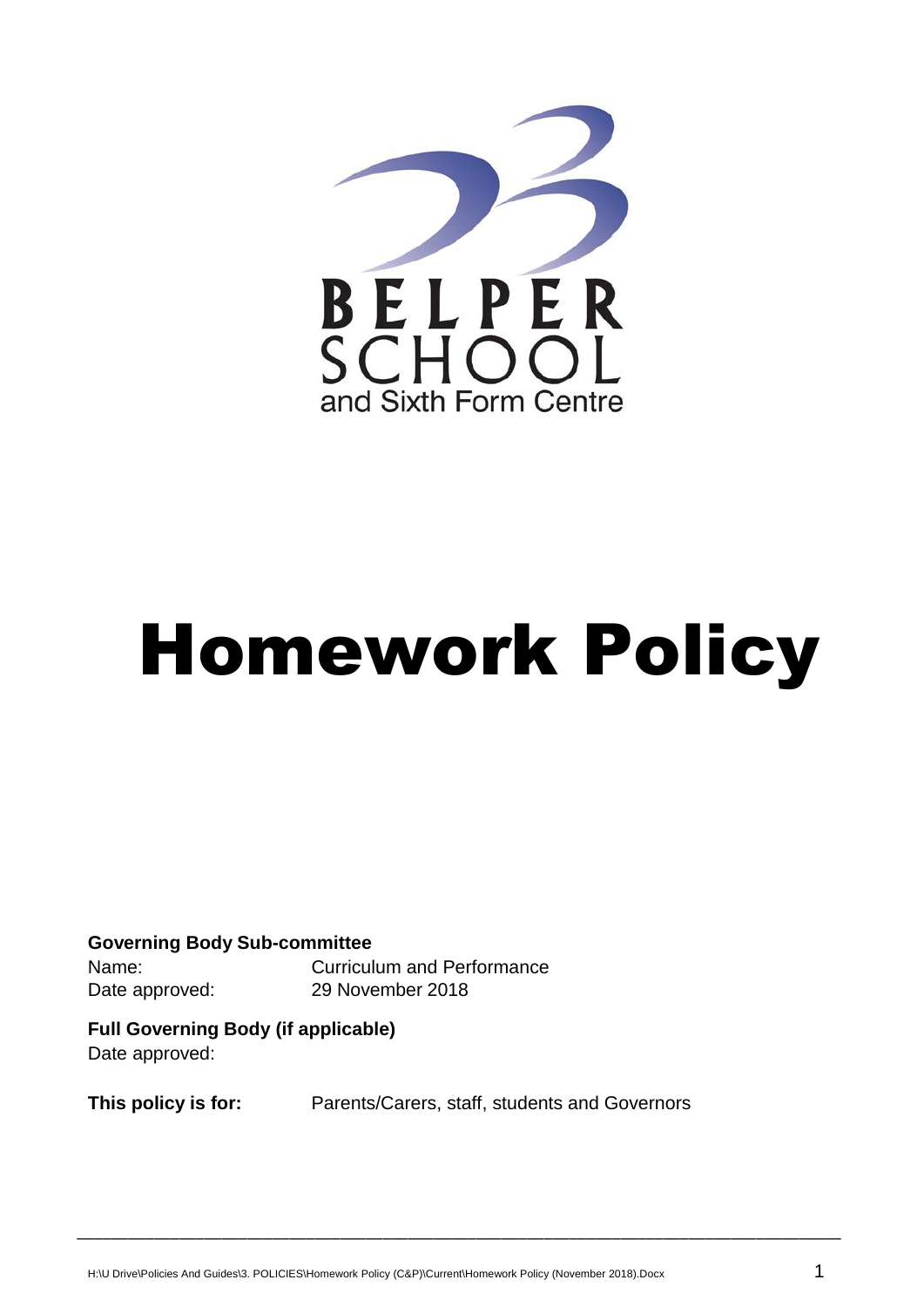

## **Introduction**

This policy has been written after consultation with some school staff and the School Council.

Homework is defined as the time which students spend outside of lesson time in assigned learning activities. These may be completed at home or at school (for example, at Study Club, in the library at lunchtime, in Sixth Form private study, in ACCESS or as part of faculty extracurricular opportunities). Students who do not have home access to a computer may choose to use these opportunities to complete some tasks. Homework may be an individual or a group task. The time required to complete assignments may vary according to students' study habits, skills and abilities. Teachers should be mindful of this and differentiate accordingly when they set homework. It is intended that homework should promote students' learning and progress, and should be reasonable and balanced so that it does not impact negatively on personal and family life.

### **Research Perspective**

Whilst research outcomes and opinions in respect of homework may differ, extensive considerations of homework research have revealed that there is 'consistent evidence for a positive influence of homework on achievement' (Marzano and Pickering, 2007). The work of Harris Cooper, 2006, suggests that there are broader benefits of homework;

- Better study habits and skills which will be of long-term benefit
- Non-academic benefits such as greater self-direction, self- discipline, improved time management, enhanced problem-solving ability
- Greater parental/carer involvement in schooling

### **Purpose of Homework at Belper School and Sixth Form Centre**

Homework may;

- Extend time available to students to consolidate skills and concepts learned in class
- Provide an opportunity to develop research skills and extend reading
- Encourage independent work and allow teachers to see what students can do independently

\_\_\_\_\_\_\_\_\_\_\_\_\_\_\_\_\_\_\_\_\_\_\_\_\_\_\_\_\_\_\_\_\_\_\_\_\_\_\_\_\_\_\_\_\_\_\_\_\_\_\_\_\_\_\_\_\_\_\_\_\_\_\_\_\_\_\_\_\_\_\_\_\_\_\_\_\_\_\_\_\_\_\_\_\_\_\_\_\_\_\_

Enable students to devote time to coursework, projects and long assignments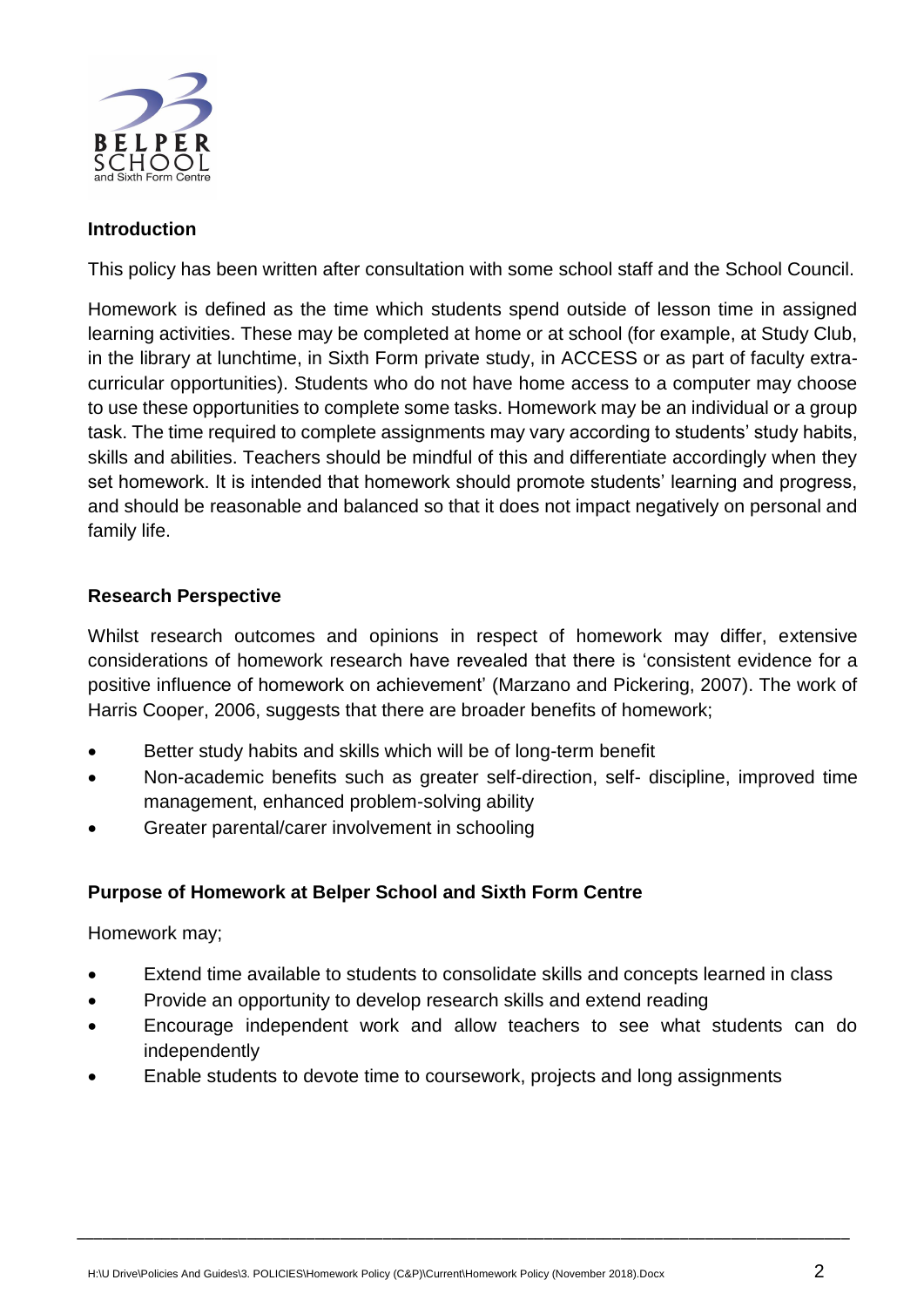

# **Types of Homework**

Homework may take a variety of forms according to subject, student's age and stage and curriculum requirements. Here are some possible forms of homework;

| Written assignments                  | Reading assignments                                           | Revision for tests/exams                                  |
|--------------------------------------|---------------------------------------------------------------|-----------------------------------------------------------|
| Independent review of<br>books/notes | Working on a recommended<br>website e.g.<br>www.mymaths.co.uk | Practice exam paper                                       |
| Google Classroom tasks               | Preparation for a<br>presentation                             | Rehearsal or PE practice                                  |
| Researching a topic                  | Practical task - make a<br>model, produce a<br>design/artwork | Listening homework -<br>Modern Foreign<br>Languages/Music |
| Puzzles (problem solving)            | Poster for display                                            | Workbooks                                                 |
| Making notes                         | Learning vocabulary                                           | Open-ended investigation                                  |

### **Setting and Assessment of Homework**

In 2014 the Department for Education withdrew its specific guidance on amounts of time which should be dedicated to homework for particular year groups. At Belper School and Sixth Form Centre time devoted to homework will increase as students make progress through the school. It is expected that students should grow in independence so that by Key Stages 4 and 5 they are in the habit of regularly reviewing their work and notes. Heads of Faculty are each responsible for production of a faculty Homework Procedure documents that supports the school policy. Faculty Homework Procedure documents will give some guidance on expectations regarding homework in each Key Stage, presentation, the amount and frequency of homework set, types of homework, how homework may be assessed, rewards and sanctions . Subjects which have a small share of curriculum time should set homework less frequently than those with a large share of curriculum time. For example, in a subject with only two lessons per fortnight, homework might be set once or twice a half term. In the case of practical subjects, homework will be set when appropriate to projects.

After homework is set, reasonable time should be given for completion. It is not good practice to ask for completion by the next day.

\_\_\_\_\_\_\_\_\_\_\_\_\_\_\_\_\_\_\_\_\_\_\_\_\_\_\_\_\_\_\_\_\_\_\_\_\_\_\_\_\_\_\_\_\_\_\_\_\_\_\_\_\_\_\_\_\_\_\_\_\_\_\_\_\_\_\_\_\_\_\_\_\_\_\_\_\_\_\_\_\_\_\_\_\_\_\_\_\_\_\_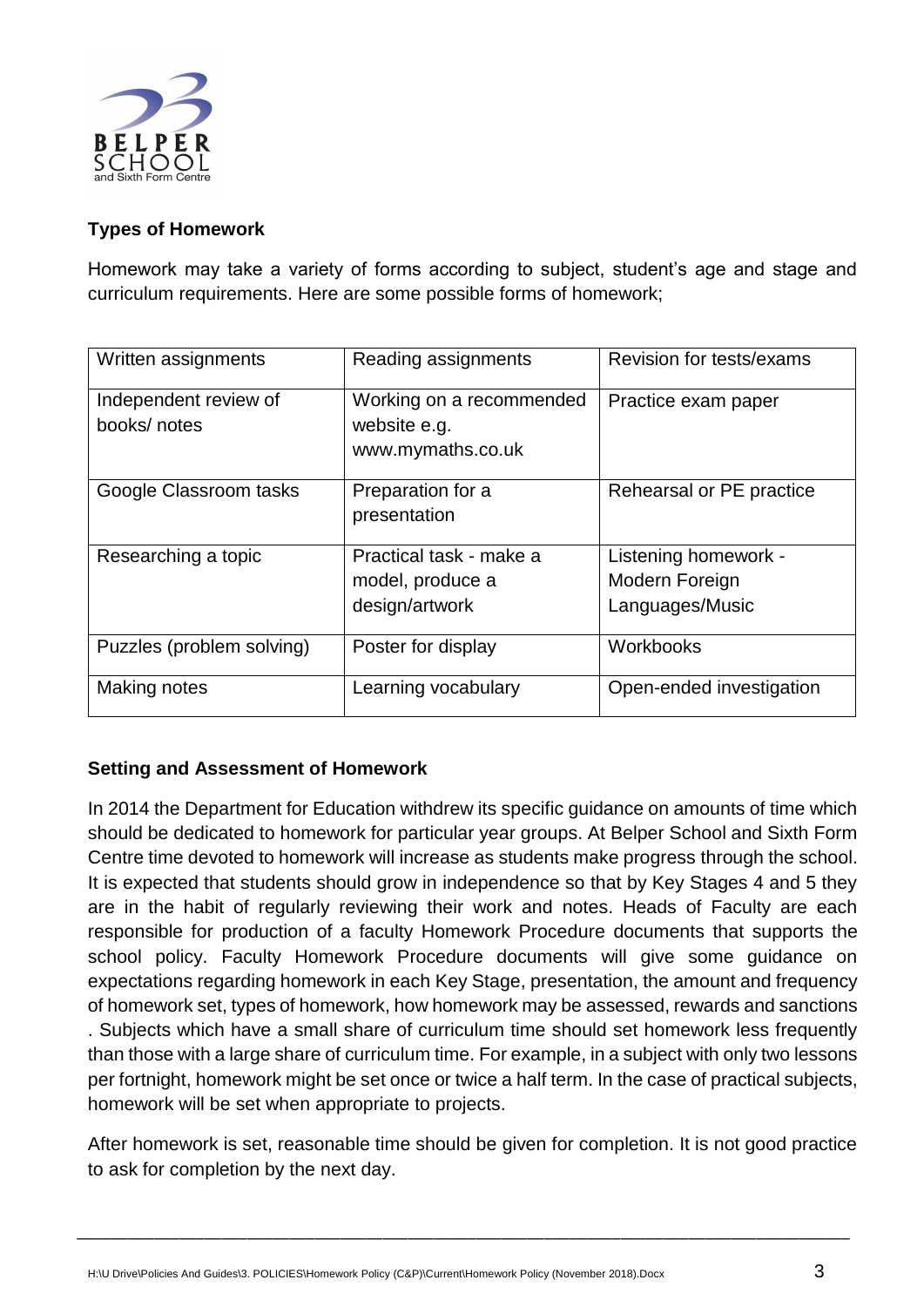

Homework should be:

- **Clear**  The task, expected outcomes, completion date and resources available
- **Accessible**  Resources should be accessible for students and teachers should differentiate homework tasks to allow students of varying abilities sufficient support/challenge
- **Acknowledged**  Homework takes effort. It should receive acknowledgement marking from the teacher. Peer and self-assessment may also be used. Assessment procedures for classwork and homework are outlined in the School Policy on Assessment and the Faculty Assessment and Marking Procedures.

### **Recording Homework**

Students each have responsibility for recording homework in their Student Planner. Task and completion date should be written down. Some students may need help from the class teacher or Teaching Assistant to do this. Class teachers should provide enough time in the lesson for homework to be recorded adequately. If a student has a problem related to homework, they should speak with their teacher as quickly as possible to resolve it. Parents/carers are asked to look at and sign Student Planners on a weekly basis.

### **Rewards and Sanctions**

Outstanding effort/performance in homework should be rewarded by the teacher. School rewards such as merits may be awarded for excellence in homework effort/achievement. Each faculty will outline sanctions for non-completion of homework in their Homework Procedure document. Ultimately, referral to the school detention system may be necessary.

### **Monitoring, Evaluation and Review (MER)**

Quality of homework, setting and assessment will be monitored via the following;

- Planner scrutiny (MER calendar) to sample setting and recording of homework (Leadership Group and Middle Leaders)
- Work scrutiny of student books, folders etc. to monitor student responses to homework and assessment (Leadership Group and Middle Leaders)
- Student voice interviews and surveys to obtain student feedback related to all aspects of homework (Leadership Group and Middle Leaders)

\_\_\_\_\_\_\_\_\_\_\_\_\_\_\_\_\_\_\_\_\_\_\_\_\_\_\_\_\_\_\_\_\_\_\_\_\_\_\_\_\_\_\_\_\_\_\_\_\_\_\_\_\_\_\_\_\_\_\_\_\_\_\_\_\_\_\_\_\_\_\_\_\_\_\_\_\_\_\_\_\_\_\_\_\_\_\_\_\_\_\_